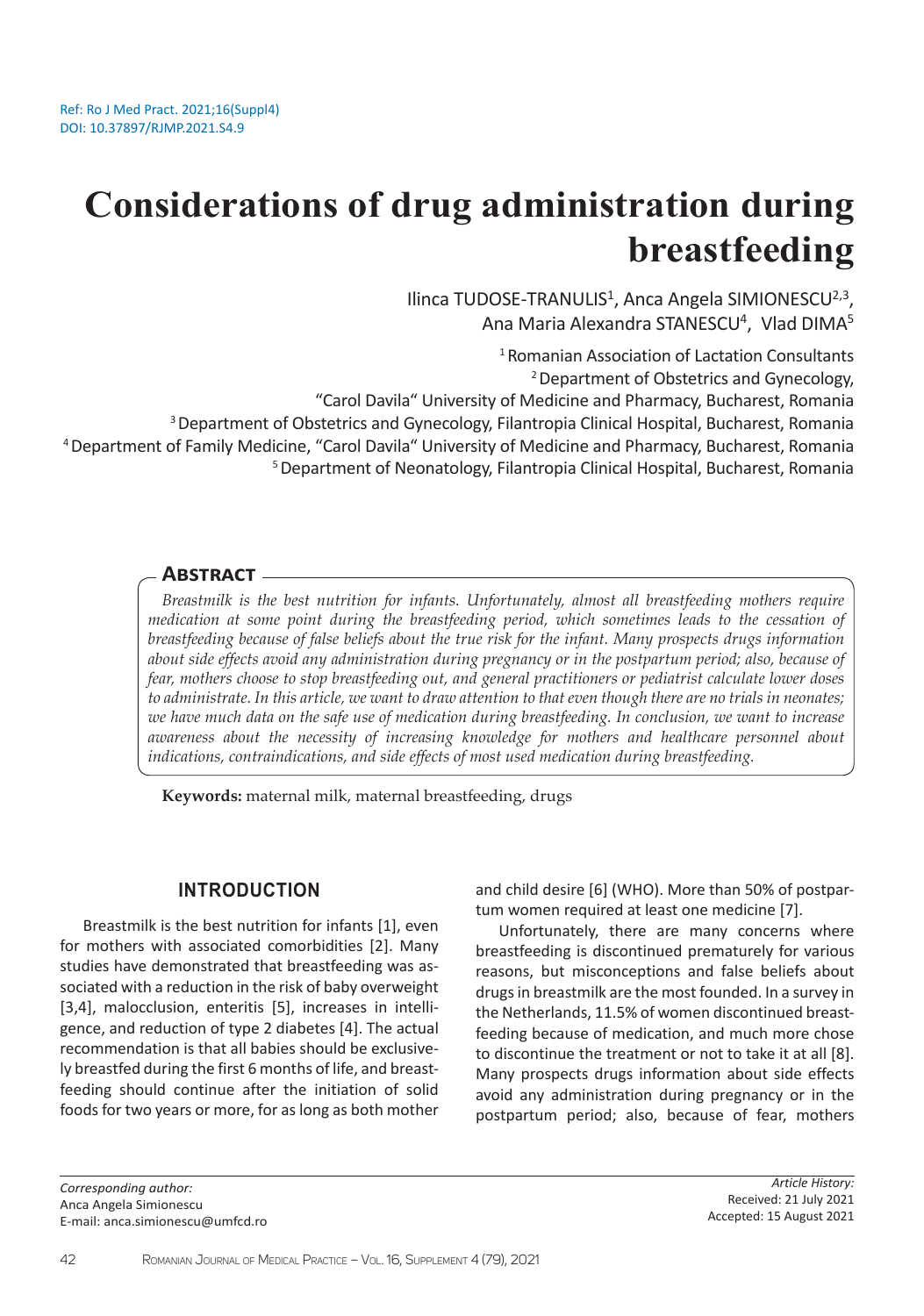choose to stop breastfeeding out, and general practitioners or pediatrist calculate lower doses to administrate.

The manufacturers' prescribing inserts discourage breastfeeding because of the risk of litigation, although there are studies that support their use during lactation for many drugs. Some doctors prefer interrupting breastfeeding for the duration of the treatment or ultimately, but mothers and babies suffer from this decision, which is unnecessary most of the time.

However, clinical trials on breastfeeding mothers are quite rare; less than 30 per cent of drugs have been studied [9-11]. In 2014, the FDA issued the Pregnancy and Lactation Labeling Rule requiring manufacturers to update drug labels with any information relevant to pregnant or breastfeeding women but did not require this information to be collected through clinical trials [12,13]. Due to COVID-19 pandemics, the U.S. Food and Drug Administration (FDA) have announced their commitment to work with other regulators and industry to support the inclusion of pregnant and lactating women in clinical research worldwide [14].

In this article, we want to draw attention to that although there are no trials in neonates, we have much data on the safe use of medication during breastfeeding.

## **EVIDENCE ABOUT BREASTMILK PASSAGE AND MOTHER DRUG EXPOSURE**

Existing kinetic modelling systems do not provide an accurate result; we still cannot tell the exact level of the medicine transfers through milk to the baby [11,13].

Drugs transfer into breastmilk depends on their physicochemical characteristics: weight, lipid solubility, protein binding, acid-base dissociation constant (pKa) [15,16].

We summarize for the main drugs potentially administered during postpartum the main findings, as follow [11,15-22]:

- − Medication in plasma passes into milk mainly by diffusion, only after attaining a certain plasma level.
- Drugs with low bioavailability do not attain a high plasma level (e.g., morphine, heparins, omeprazole, vancomycin);
- − Medication concentrated in the gastrointestinal tract of the infants can cause adverse effects like diarrhoea (e.g., antibiotics)
- Plasma levels of the drug are in equilibrium with milk level of the drug; the drug passes back into the plasma when plasma levels drop
- − Drugs that are weak bases may become trapped in breastmilk (e.g., barbiturates, ranitidine)
- During the first 4-6 days postpartum, a larger quantity of the drug can pass into the milk, but

the amount of colostrum for the first 1-2 days is low

- − Most drugs should dissolve through the bilayer lipid membranes of the alveolar cells in order to pass into breastmilk.
- Lipid soluble drugs pass into breastmilk easier, but they also have high volumes of distribution, so usually it means low levels in milk (e.g., diazepam, chlorpromazine)
- Drugs active in the central nervous system pass easier into milk
- − Drugs with high molecular weight (over 800 Daltons) pass less into breastmilk (e.g., heparin, insulin, interferon – very large molecular size, they virtually do not pass into milk); drugs with low molecular weight (e.g., lithium, psychotropic drugs) transfers easily into breastmilk.
- Drugs with high protein binding pass less into milk (e.g., nonsteroidal anti-inflammatory drugs, warfarin)
- The shorter the half-life of a drug, the lower the milk level
- The milk-to-plasma ratio of a drug is relevant when we know the plasma level; a low M/P ratio means little drug in breastmilk, but high M/P does not necessarily mean a high drug level in milk (e.g., ranitidine)
- The relative infant dose is important in evaluating the safety of a drug, but we need to know the concentration of the drug in the milk, the quantity of transferred milk, and dose for infants; in term infants, relative infant dose under 10% of mother's dose is considered safe.

## **MATERNAL FACTORS CHARACTERISTICS RELATED TO MILK PRODUCTION AND MEDICATION TRANSFER**

Maternal factors that affect drug transfer and that need to be taken into consideration when treating the mother are quantity of milk, maternal dose, half-life, way of administration of the drug. Maternal milk production related to the age of infant is:

- Days 2-4 postpartum minimal dose because the low quantity of colostrum
- Infant 2 weeks 6 months high volume of milk
- After 12 months of age lower quantities of milk.

Many authors demonstrate that the older the infant, the better the metabolization and excretion of medication [11,23]. A high maternal dose of drug administration was correlated with higher levels in breastmilk. Also, the longer the release of the drug, the higher the levels in breastmilk. Therefore, drugs with a short half-life should be taken a right after breastfeeding